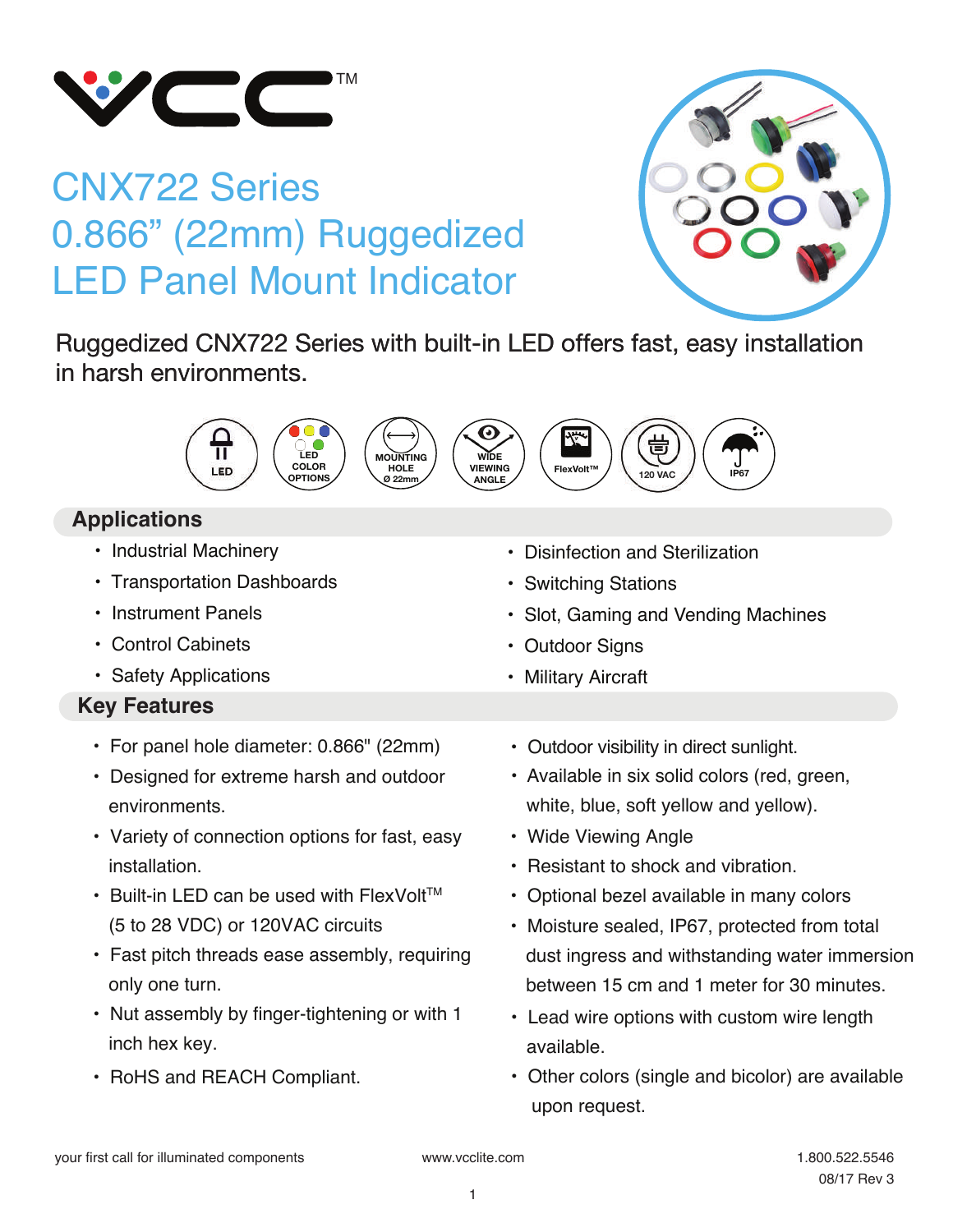### **Ordering Data**

The CNX722 Series is available in a range of standard features and options. To specify your Panel Mount Indicator, select one option from each column.



Example: CNX722C401120T Yellow 120V Quick Disconnect



\* Not Available for the 120VAC Version

#### **Accessories**

Optional sealed bezel: BZL722-

#### Sealed Bezel IP67

• Material - either plastic or metal

• For indoor and outdoor applications, protects against falling dirt. Also protects against water or oil and the effects of ice formation.

| moisture seal | FPDM           |
|---------------|----------------|
| bezel-plastic | ABS, UL 94-HB  |
| bezel-metal   | aluminum alloy |



your first call for illuminated components www.vcclite.com 1.800.522.5546

| <b>Bezel Color</b> |                  | Material |
|--------------------|------------------|----------|
|                    | color            |          |
| 0                  | black            | plastic  |
| $\overline{2}$     | red              | plastic  |
| 4                  | yellow           | plastic  |
| 5                  | green            | plastic  |
| 6                  | blue             | plastic  |
| 9                  | white            | plastic  |
| A                  | actual aluminum  | metal    |
| B                  | brushed aluminum | plastic  |
| C                  | chrome           | plastic  |

Example: CNX722C900FVW **White** with BZL722-A Actual Aluminum Bezel



08/17 Rev 3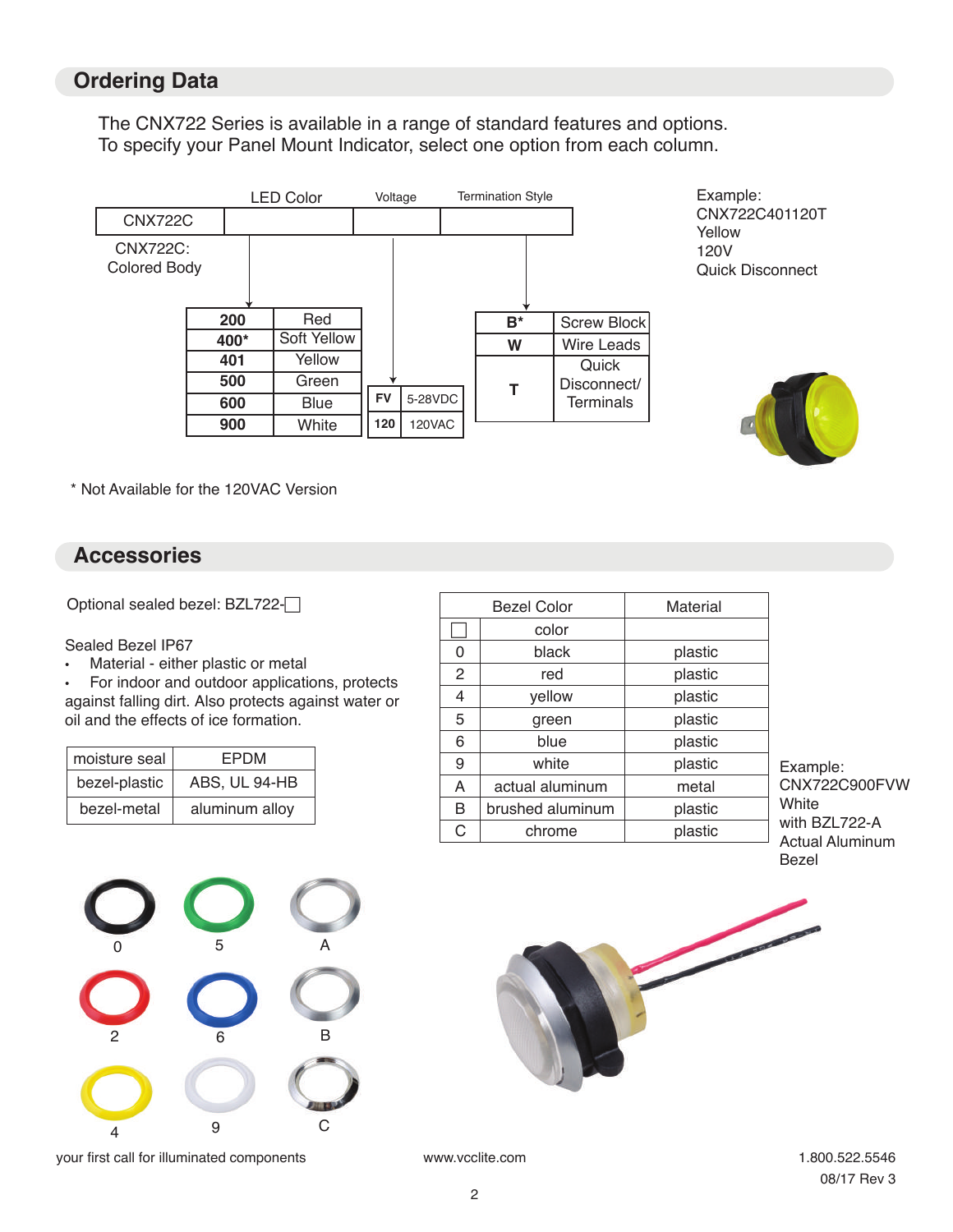## **Product Dimensions**



All Dimensions in inches [mm]

[21.7 - 23.1]